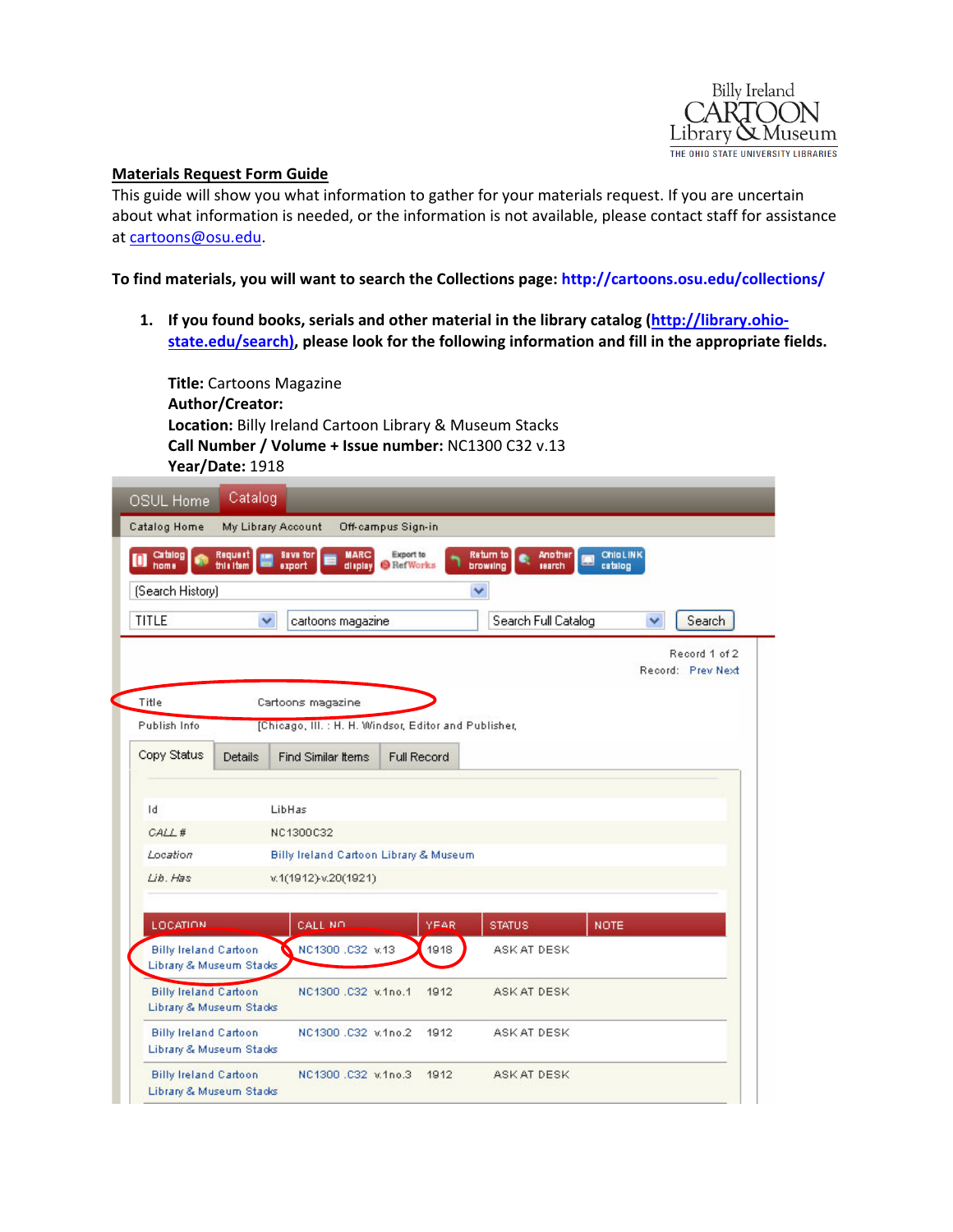**2. If you found original art and other materials in the Art Database (http://osucartoons.pastperfectonline.com/), please look for the following information and fill in the appropriate fields.** 

**Title:** Blood red sea **Author/Creator:** Thomas Nast **Finding Number/Box & Folder Number:** CGA.IMCA.084.002 **Year/Date:** 1881‐09‐24 **Location:** Billy Ireland Cartoon Library & Museum Stacks **Additional Information:**

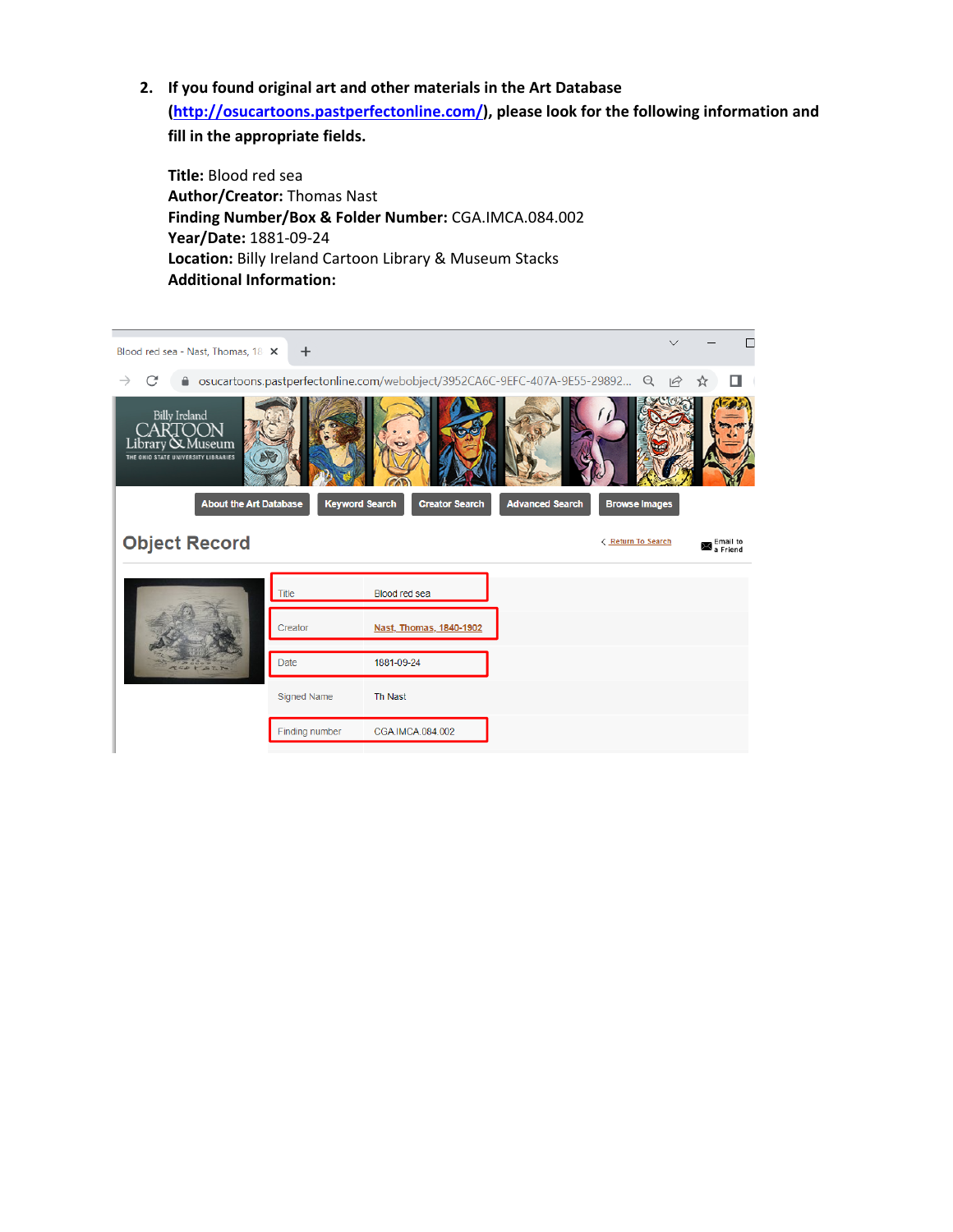**3. If you found materials in the manuscript collections (http://cartoons.osu.edu/collections/inventories‐for‐selected‐collections/), please look for the following information and fill in the appropriate fields.** 

Example 1

**Collection Name:** Will Eisner Collection **Box & Folder Number:** Box WEE 1 / Folder 11 **Title:** Military Comics **Creator: Year/Date:** 1941 **Additional Information:** 

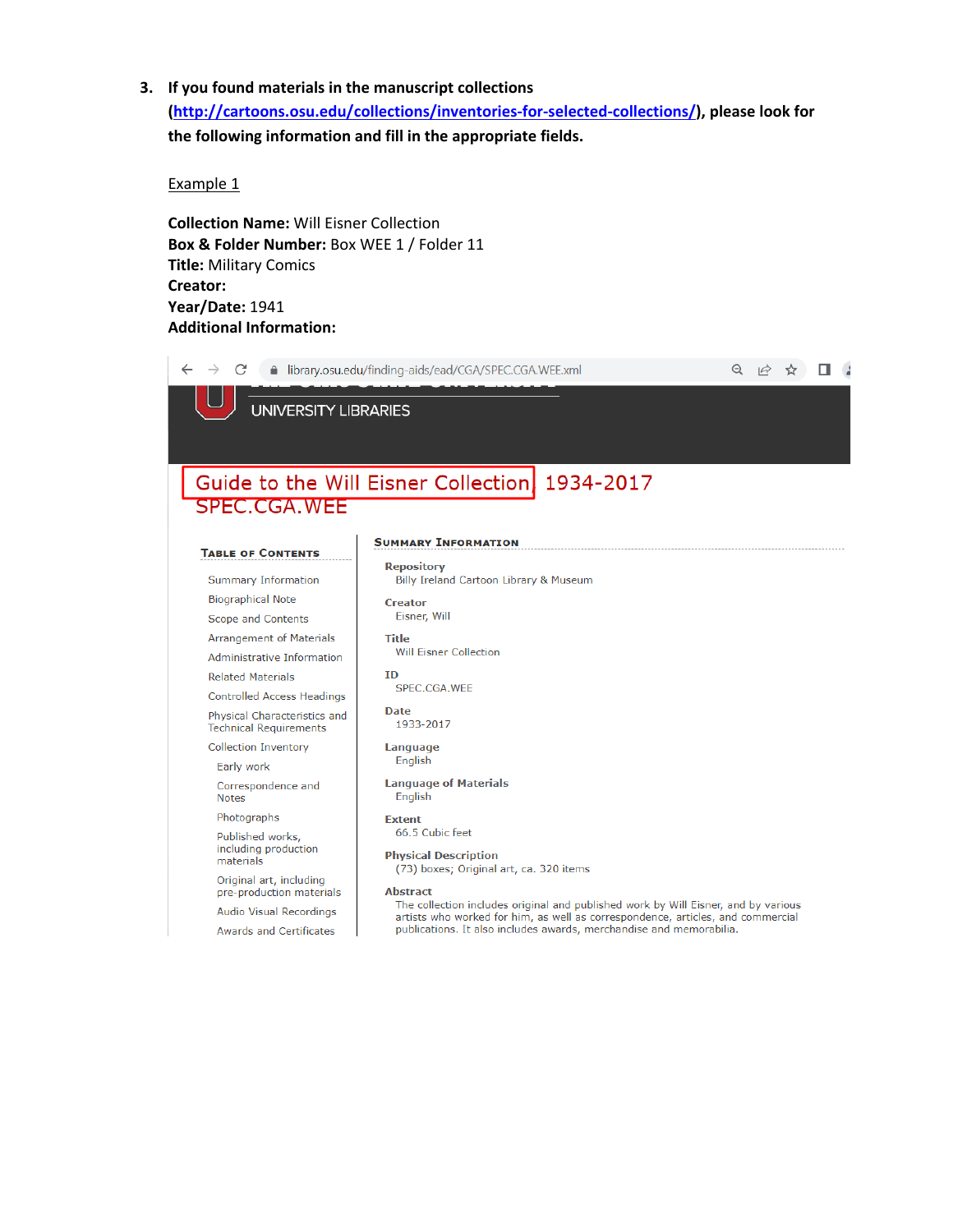| Guide to the Will Eisner Collection X<br>$+$                                                        |                                                                                                                      |                  |                    | $\Box$ | $\times$ |
|-----------------------------------------------------------------------------------------------------|----------------------------------------------------------------------------------------------------------------------|------------------|--------------------|--------|----------|
| ● library.osu.edu/finding-aids/ead/CGA/SPEC.CGA.WEE.xml#ref18<br>C<br>$\rightarrow$<br>$\leftarrow$ |                                                                                                                      |                  | $Q \neq \emptyset$ |        |          |
|                                                                                                     | Series 2 Correspondence and Notes, 1934-2017                                                                         |                  |                    |        |          |
|                                                                                                     |                                                                                                                      | <b>Box</b>       | <b>FOLDER</b>      |        |          |
|                                                                                                     | Bill Silver. Agreements (correspondence;<br>photos), 1940-1941                                                       | WEE 1            | 8                  |        |          |
|                                                                                                     | <b>Scope and Contents</b>                                                                                            |                  |                    |        |          |
|                                                                                                     | Contains correspondence with business partners,<br>publishers, acquaintances, fans, and others on various<br>topics. |                  |                    |        |          |
|                                                                                                     | E. M. Arnold correspondence. Iger<br>correspondence, 1940-1941                                                       | WEE 1            | $9 - 10$           |        |          |
|                                                                                                     | Military Comics, 1941                                                                                                | WEE 1            | 11                 |        |          |
|                                                                                                     | Army cartoons, 1942                                                                                                  | WEE 1            | 12                 |        |          |
|                                                                                                     | The Register Tribune Syndicate, 1940-1941                                                                            | WEE 1            | 13                 |        |          |
|                                                                                                     | The Spirit (correspondence), 1941-1952                                                                               | WEE <sub>1</sub> | 14                 |        |          |
|                                                                                                     | Copyright infringement suit against Holland, 1957                                                                    | WEE 1            | 15                 |        |          |
|                                                                                                     | Fan mail/general business mail, 1963-1980s                                                                           | WEE 1            | $16 - 30$          |        |          |
|                                                                                                     | Combat weapons book, 1960-1961                                                                                       | WEE <sub>1</sub> | 31                 |        |          |
|                                                                                                     | GM safety book, How to Get Across the Street, 1960                                                                   | WEE 1            | 32                 |        |          |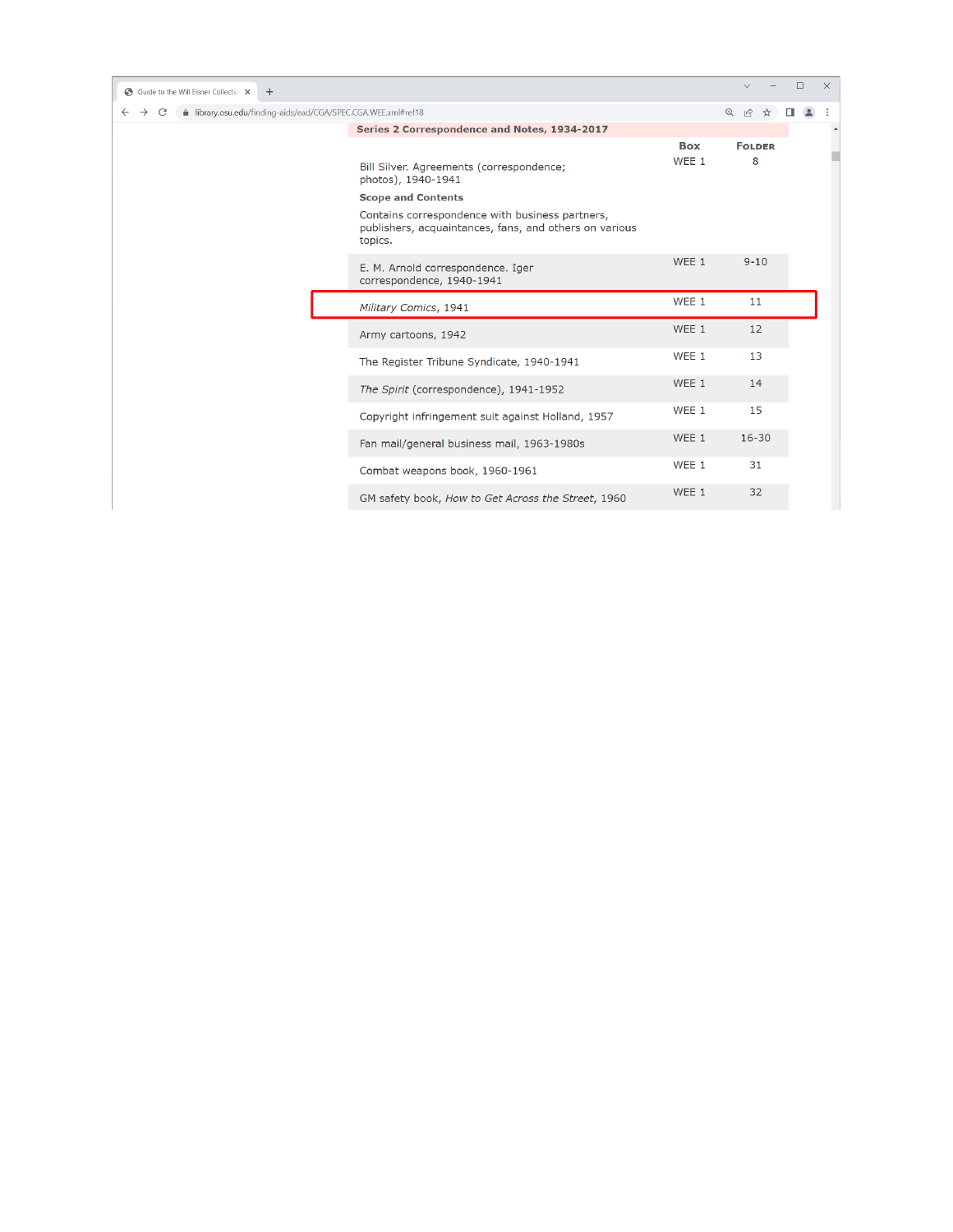Example 2

**Collection:** San Francisco Academy of Comic Art Collection **Title:** A. Piker Clerk **Author/Creator:** Clare Briggs **Box & Folder Number:** SFT46 **Year/Date:** 1903‐12‐16 **Additional Information:**

| Guide to the San Francisco Acade X<br>G<br>$\pm$                                                     |                                          |                                                                                                                                                                                                                                                              |  |                                     |   |                                                                     | $\times$ |  |
|------------------------------------------------------------------------------------------------------|------------------------------------------|--------------------------------------------------------------------------------------------------------------------------------------------------------------------------------------------------------------------------------------------------------------|--|-------------------------------------|---|---------------------------------------------------------------------|----------|--|
|                                                                                                      |                                          | A Not secure ead.ohiolink.edu/xtf-ead/view?docld=ead/xOhCoUCR0001.xml&query=&bra Q                                                                                                                                                                           |  | $\overrightarrow{P}$                | ☆ |                                                                     |          |  |
| <b>OhioLINK Finding Aid Repository</b>                                                               |                                          |                                                                                                                                                                                                                                                              |  |                                     |   | <b>OL Home   FAR Home</b><br>For Contributors   Contact a Librarian |          |  |
| Home   Return to Search Results                                                                      |                                          | Search this Item                                                                                                                                                                                                                                             |  | <b>Persistent Link   Print View</b> |   |                                                                     |          |  |
| <b>Descriptive Summary</b><br><b>Biography of the Collector</b><br>Scope and Contents                |                                          | San Francisco Academy of Comic Art Collection: Newspaper Comic Strips                                                                                                                                                                                        |  |                                     |   |                                                                     |          |  |
| Arrangement<br>Restrictions                                                                          | Title:<br><b>Repository:</b><br>Creator: | San Francisco Academy of Comic Art collection : Newspaper Comic Strips<br>The Ohio State University Billy Ireland Cartoon Library & Museum<br>San Francisco Academy of Comic Art. Bill Blackbeard, Director                                                  |  |                                     |   |                                                                     |          |  |
| <b>Index Terms</b><br>Related/Separated Materials<br>Administrative Information                      | Dates:<br><b>Quantity:</b>               | 1803-1006<br>727 boxes (fully processed).                                                                                                                                                                                                                    |  |                                     |   |                                                                     |          |  |
| Detailed Description/Box and Folder Listing<br>Series I: Comic Features.<br>A. Titles beginning with | Abstract:                                | This group of records comprises one part of the San Francisco Academy of Comic Art<br>Collection at the Billy Ireland Cartoon Library & Museum. Other materials in the<br>collection include monographs and serials, which may be searched by title, author, |  |                                     |   |                                                                     |          |  |
| <b>B.</b> Titles beginning with<br>C. Titles beginning with                                          | <b>Identification:</b>                   | or keyword in the Ohio State University's<br>library catalog.<br>SPEC.CGA.SF                                                                                                                                                                                 |  |                                     |   |                                                                     |          |  |
|                                                                                                      |                                          | English.                                                                                                                                                                                                                                                     |  |                                     |   |                                                                     |          |  |

| <b>OhioLINK Finding Aid Repository</b>                                                                                                                                                                                                                                                                                                                                                                                                                                                   | <b>OL Home   FAR Home</b><br>For Contributors   Contact a Librarian                                                                                                                                                                                                                                                                                             |                              |
|------------------------------------------------------------------------------------------------------------------------------------------------------------------------------------------------------------------------------------------------------------------------------------------------------------------------------------------------------------------------------------------------------------------------------------------------------------------------------------------|-----------------------------------------------------------------------------------------------------------------------------------------------------------------------------------------------------------------------------------------------------------------------------------------------------------------------------------------------------------------|------------------------------|
| Home   Return to Search Results                                                                                                                                                                                                                                                                                                                                                                                                                                                          | Search this Item                                                                                                                                                                                                                                                                                                                                                | Persistent Link   Print View |
| A, Titles beginning with<br>B, Titles beginning with<br>C, Titles beginning with<br>D. Titles beginning with<br>E, Titles beginning with<br>F, Titles beginning with<br>G, Titles beginning with<br>H, Titles beginning with<br>I, Titles beginning with<br>J. Titles beginning with<br>K. Titles beginning with<br>L. Titles beginning with<br>M, Titles beginning with<br>N, Titles beginning with<br>O, Titles beginning with<br>P. Titles beginning with<br>Q, Titles beginning with | ۸<br>A, Titles beginning with<br>A. Piker Clerk, Clare Briggs, 1903-1904,<br>Reference Image (71K)<br>Quantity:<br>View detailed listing of holdings<br>Abbie an' Slats, Raeburn Van Buren, 1937-1967,<br>Reference Image (65K)<br>Quantity:<br>View detailed listing of holdings for 1937-1949<br>Quantity:<br>View detailed listing of holdings for 1950-1967 |                              |